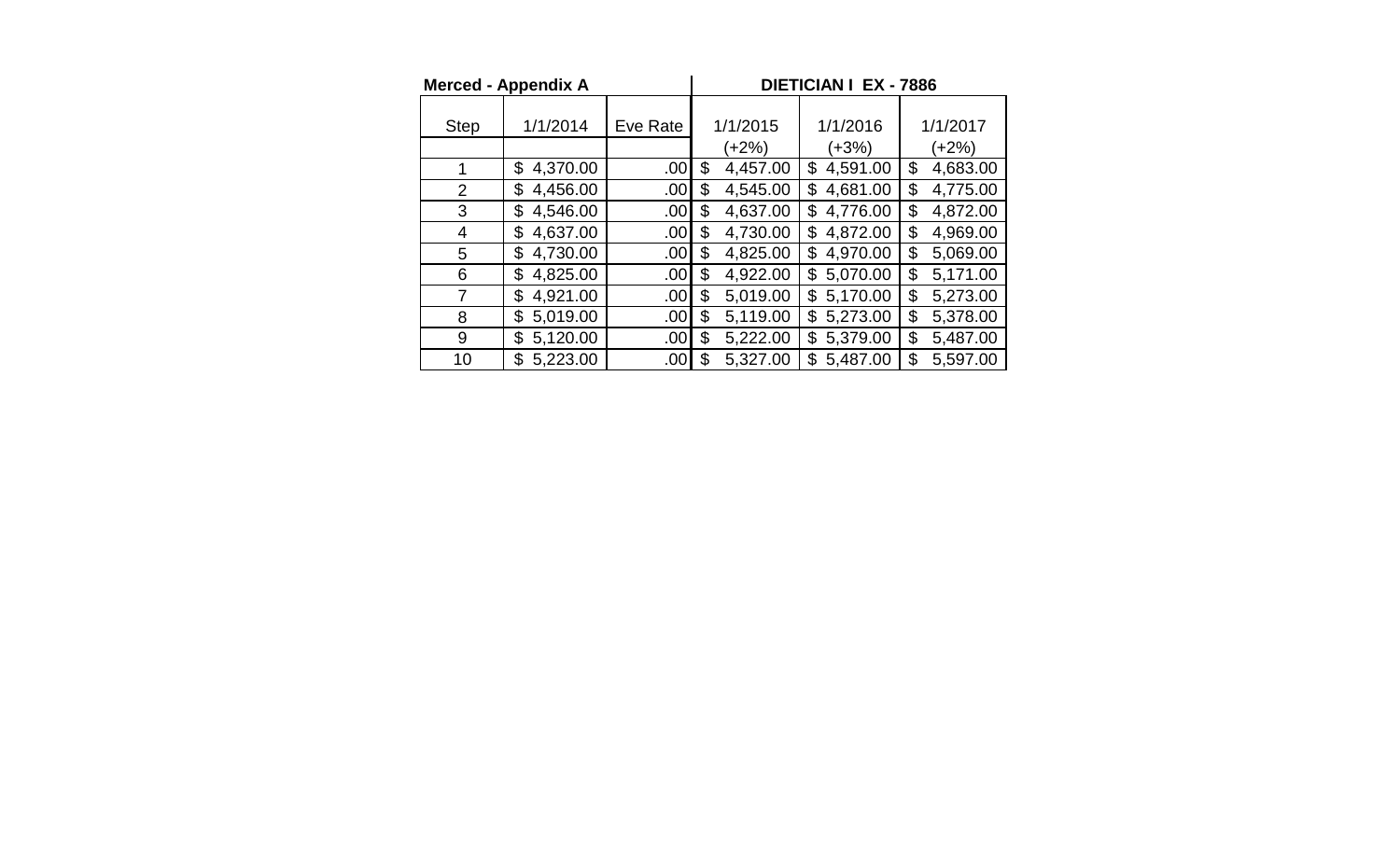| Merced - Appendix A     |                           |          |          | PHYSICIAN AST - 9203      |       |                           |       |                           |       |  |
|-------------------------|---------------------------|----------|----------|---------------------------|-------|---------------------------|-------|---------------------------|-------|--|
|                         |                           |          |          |                           |       |                           |       |                           |       |  |
| <b>Step</b>             |                           | 1/1/2014 | Eve Rate | 1/1/2015                  |       | 1/1/2016                  |       | 1/1/2017                  |       |  |
|                         |                           |          |          | $(+2%)$                   |       | $(+3%)$                   |       | $(+2%)$                   |       |  |
| 1                       | \$                        | 30.18    | 1.30     | \$                        | 30.78 | \$                        | 31.70 | \$                        | 32.33 |  |
| $\overline{2}$          | $\overline{\mathfrak{s}}$ | 30.77    | 1.30     | $\overline{\mathcal{S}}$  | 31.39 | $\overline{\mathcal{S}}$  | 32.33 | $\overline{\mathcal{S}}$  | 32.98 |  |
| 3                       | \$                        | 31.40    | 1.30     | \$                        | 32.03 | \$                        | 32.99 | \$                        | 33.65 |  |
| $\overline{\mathbf{4}}$ | $\overline{\$}$           | 32.03    | 1.30     | \$                        | 32.67 | $\overline{\$}$           | 33.65 | $\overline{\$}$           | 34.32 |  |
| 5                       | $\overline{\$}$           | 32.67    | 1.30     | $\overline{\mathfrak{s}}$ | 33.32 | $\overline{\$}$           | 34.32 | $\overline{\mathfrak{s}}$ | 35.01 |  |
| 6                       | \$                        | 33.31    | 1.30     | \$                        | 33.98 | \$                        | 35.00 | \$                        | 35.70 |  |
| $\overline{7}$          | $\overline{\mathfrak{s}}$ | 33.98    | 1.30     | \$                        | 34.66 | \$                        | 35.70 | $\mathfrak{S}$            | 36.41 |  |
| 8                       | $\overline{\$}$           | 34.65    | 1.30     | $\overline{\mathcal{S}}$  | 35.34 | $\overline{\$}$           | 36.40 | $\overline{\$}$           | 37.13 |  |
| 9                       | \$                        | 35.35    | 1.30     | \$                        | 36.06 | \$                        | 37.14 | \$                        | 37.88 |  |
| 10                      | \$                        | 36.07    | 1.30     | \$                        | 36.79 | \$                        | 37.89 | \$                        | 38.65 |  |
| 11                      | $\overline{\$}$           | 36.78    | 1.30     | $\overline{\mathcal{S}}$  | 37.52 | $\overline{\$}$           | 38.65 | $\overline{\mathfrak{s}}$ | 39.42 |  |
| 12                      | \$                        | 37.51    | 1.30     | \$                        | 38.26 | \$                        | 39.41 | \$                        | 40.20 |  |
| 13                      | \$                        | 38.26    | 1.30     | \$                        | 39.03 | \$                        | 40.20 | \$                        | 41.00 |  |
| 14                      | $\overline{\$}$           | 39.04    | 1.30     | $\overline{\$}$           | 39.82 | $\overline{\$}$           | 41.01 | $\overline{\$}$           | 41.83 |  |
| 15                      | \$                        | 39.82    | 1.30     | \$                        | 40.62 | \$                        | 41.84 | \$                        | 42.68 |  |
| 16                      | $\overline{\mathfrak{s}}$ | 40.61    | 1.30     | \$                        | 41.42 | $\overline{\mathcal{S}}$  | 42.66 | $\overline{\mathfrak{s}}$ | 43.51 |  |
| 17                      | $\overline{\$}$           | 41.43    | 1.30     | $\overline{\$}$           | 42.26 | $\overline{\$}$           | 43.53 | $\overline{\$}$           | 44.40 |  |
| 18                      | \$                        | 42.26    | 1.30     | \$                        | 43.11 | \$                        | 44.40 | \$                        | 45.29 |  |
| 19                      | \$                        | 43.10    | 1.30     | \$                        | 43.96 | \$                        | 45.28 | \$                        | 46.19 |  |
| 20                      | $\overline{\$}$           | 43.95    | 1.30     | \$                        | 44.83 | $\overline{\$}$           | 46.17 | $\mathfrak{S}$            | 47.09 |  |
| 21                      | \$                        | 44.83    | 1.30     | \$                        | 45.73 | \$                        | 47.10 | \$                        | 48.04 |  |
| 22                      | \$                        | 45.74    | 1.30     | \$                        | 46.65 | \$                        | 48.05 | \$                        | 49.01 |  |
| 23                      | $\overline{\$}$           | 46.63    | 1.30     | $\overline{\mathfrak{s}}$ | 47.56 | $\overline{\mathfrak{s}}$ | 48.99 | $\overline{\mathcal{S}}$  | 49.97 |  |
| 24                      | $\overline{\$}$           | 47.58    | 1.30     | $\overline{\mathfrak{s}}$ | 48.53 | $\overline{\mathfrak{s}}$ | 49.99 | $\overline{\mathcal{S}}$  | 50.99 |  |